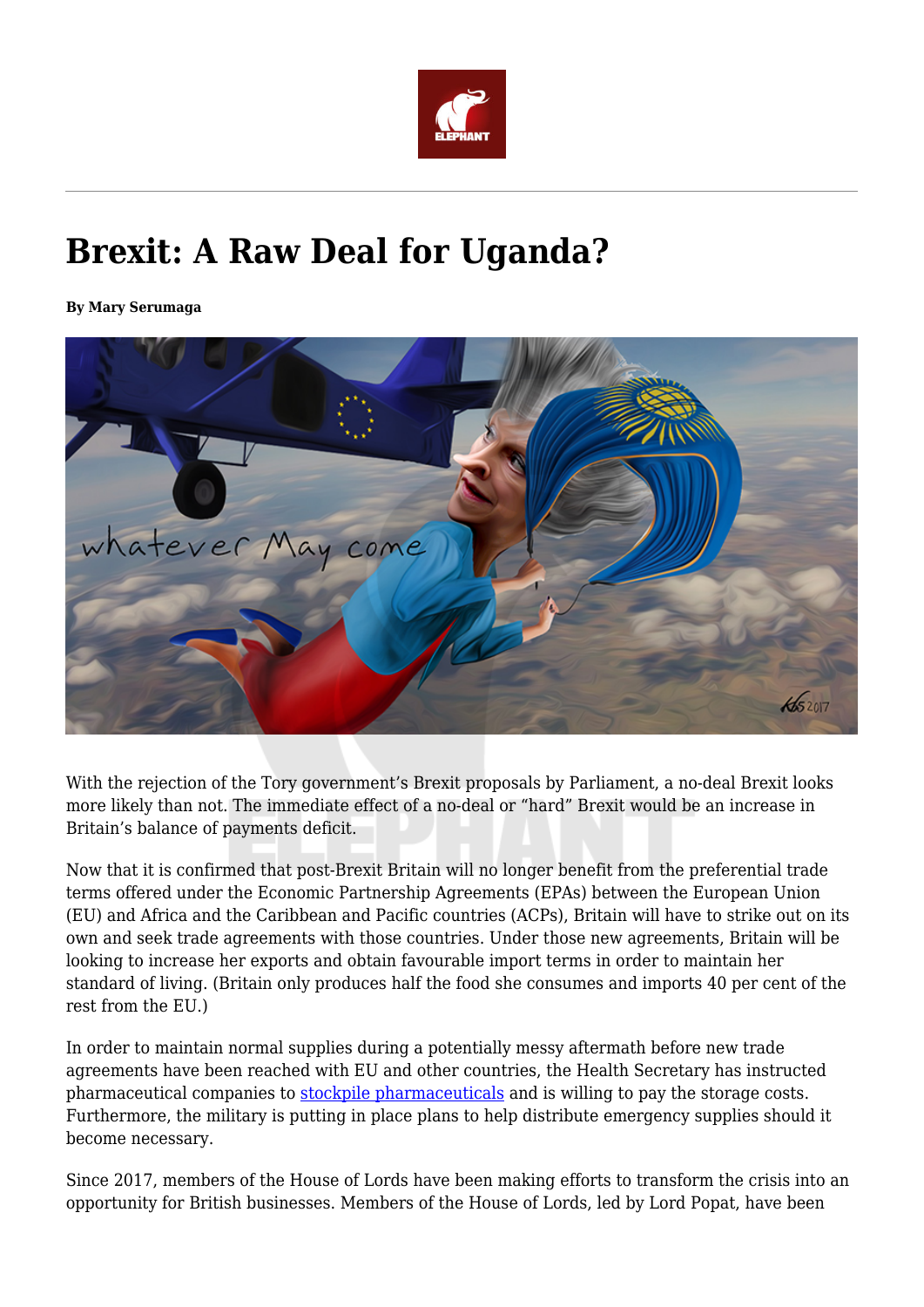engaged in a fishing expedition, seeking to open new export markets in the old Commonwealth. That relationship, always unequal in terms of power and benefits derived, finally fizzled out when Britain joined the EU in 1973.

However in 2017, Lord Popat, opening the debate on [Exports: Africa and the Commonwealth debate](http://hansard.parliament.uk/Lords/2017-11-27/debates/E207CAA1-74F5-43D2-A872-B805E83A07B9/ExportsAfricaAndTheCommonwealth) said: "Before I delve into the economic potential of Africa and the Commonwealth, I will briefly explain why this debate is so important. Britain has run a balance of payments deficit for decades. Quite simply, we do not export enough to pay for our imports. Possibly the greatest victim of our insular approach has been the great continent of Africa. Only a few decades ago, Britain could boast of having 25% of total trade with Africa; now it is barely 4% [.…] it is clear to me in hindsight that our membership of the European Union was detrimental to the Commonwealth." (Lord Popat, Hansard)

Since 2017, members of the House of Lords have been making efforts to transform the crisis into an opportunity for British businesses. Members of the House of Lords, led by Lord Popat, have been engaged in a fishing expedition, seeking to open new export markets in the old Commonwealth.

There are difficulties ahead for Britain. Lord Popat's delegation to Uganda won a contract to build Kibaale International Airport to serve newly discovered oilfields. UK firms were shortlisted to build an oil pipeline worth 700 million. These projects would be financed by a loan to Uganda under the UK Export Finance programme (UKEF).

However, they are not the only projects for which Uganda needs credit; Uganda will have to prioritise projects if it is to be granted another package of loans on concessional terms by the International Monetary Fund (IMF). So far Uganda has been unwilling to concede to pre-conditions set by the IMF and the pipeline may not become a reality.

A senior Ugandan official states that the government is not able to comply with the IMF's terms regarding suspending or cancelling infrastructure projects. It is unlikely that Western countries will undermine the IMF's authority by offering concessional credit. The IMF would like the proposed pipeline and oil refinery dropped. It would like a moratorium on non-concessional loans of the type offered by China and domestic banks. The electricity grid to distribute power from newly completed hydro-electricity plant at Isimba may get the green light but Karuma hydro-plant was finally put on hold in late 2018, and the standard gauge railway (SGR) was quietly shelved in 2017. There is also the road network in the Buliisa oilfields, all of which have yet to attract investors. Preferential loans from Britain and even the EU are unlikely to go ahead without IMF approval.

Even if Uganda did secure funding for British-financed projects, her ability to repay is undermined by the fact that existing loans have taken the debt-to-revenue ratio over the historically sustainable limit of 40 per cent to a precarious 54 per cent. Much of it is in the form of non-concessional loans from China and also from domestic commercial banks. By 2020, when many external loans become payable, repayments will require 65 per cent of projected revenue collections. Sovereign default has been considered as an option and will likely be discussed again in 2020.

From Uganda's point of view, the expiry of the EPAs with the EU in 2020, together with Brexit, represent an opportunity to hold out for better terms of trade, including facilitation of the export of processed goods rather than cheap raw materials. Although a stated goal of EPAs is to "contribute, through trade and investment, to sustainable development and poverty reduction", there was an admission in the House of Lords debate that existing terms of trade under current EPAs are highly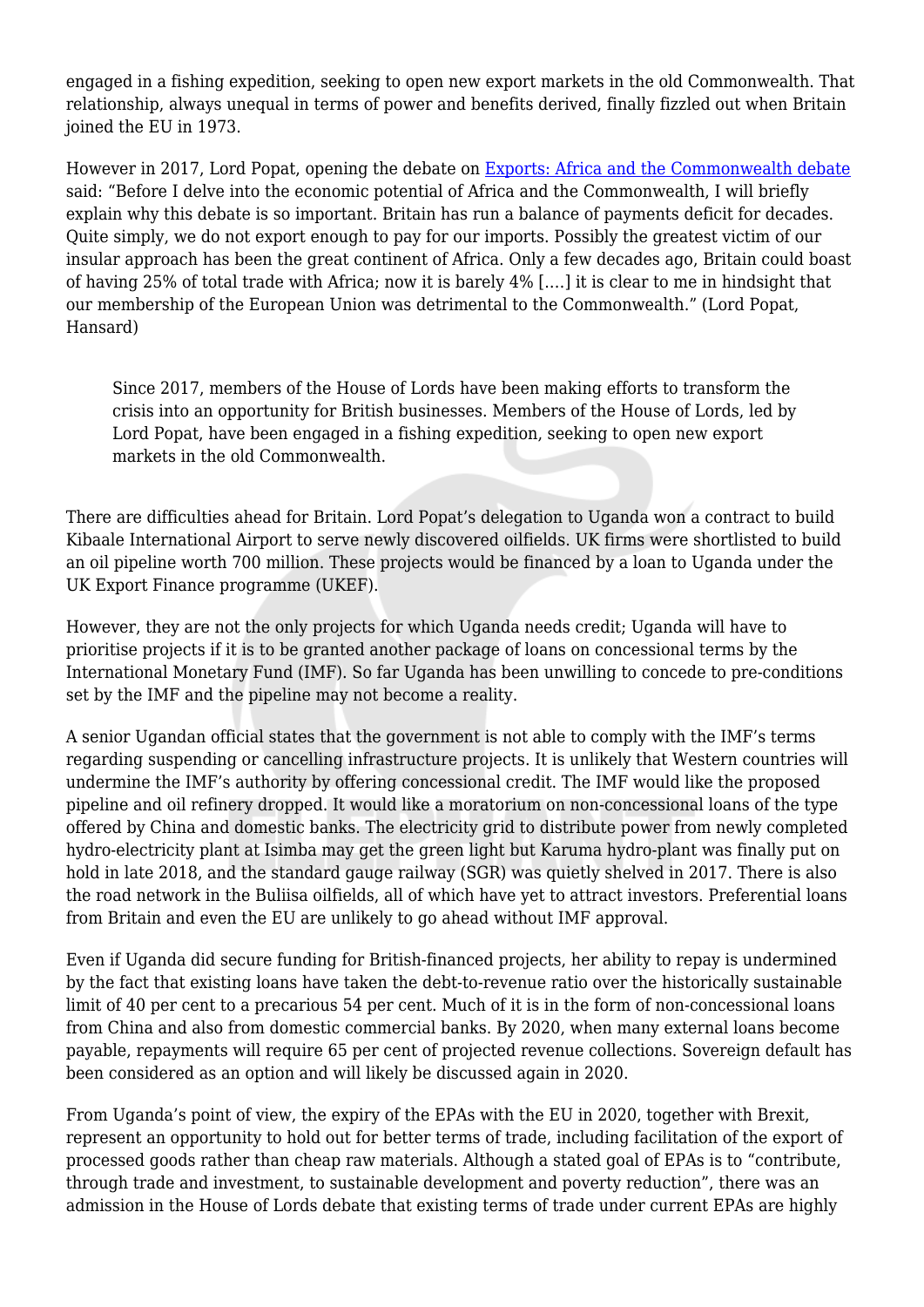unfavourable to ACP countries.

Even if Uganda did secure funding for British-financed projects, her ability to repay is undermined by the fact that existing loans have taken the debt-to-revenue ratio over the historically sustainable limit of 40 per cent to a precarious 54 per cent. Much of it is in the form of non-concessional loans from China and also from domestic commercial banks.

None of Uganda's post-independence governments responsible for signing poor trade agreements have attempted to fulfil the independence goal of industrialisation. The National Resistance Movement (NRM) government led by Yoweri Museveni is currently promoting urbanisation and employment in the services sector, especially tourism. Employment in foreign-owned factories (when they are eventually built) is also held out as a possibility for the youth, the majority of whom are currently unemployed. As the president said in the 2018 comments on the budget, low cost of labour (read poverty) is an economic strategy. In short, Uganda is being transformed from a nation predominantly of smallholders to a tourist destination with some large foreign commercial farms growing food for export, a sprinkling of factories and the export of oil.

Poor governance (lack of public oversight) on Uganda's part and exploitative trade practices on the part of development partners and investors is the underlying reason for perpetually poor trade treaties. ["Honest Accounts 2017 – How the world profits from Africa's wealth"](http://www.cadtm.org/Honest-Accounts-2017-How-the-world) by Mark Curtis and Tim Jones illustrates how sharp practice has undermined development. The trend is likely to continue; an examination of the British firms being promoted by the House of Lords in the Commonwealth shows that these firms are serial offenders in bribing foreign officials for commercial favours and have been penalised in the past. An official from BP was charged with 19 counts of receiving bribes in return for business in March 2017. Petrofac is undergoing a corruption probe by Britain's Serious Fraud Office. Rolls Royce paid penalties of US\$800 million for bribery in Angola, Nigeria and South Africa, as well as in Azerbaijan, Brazil, India, China, Indonesia, Iran, Iraq, Kazakhstan and Saudi Arabia. BAE Systems was fined US\$400 million by the Serious Fraud Office in 2010 for bribery charges in Tanzania and Saudi Arabia. (See [The Revival of the Commonwealth: an](https://www.counterpunch.org/2017/12/22/the-revival-of-the-commonwealth-an-opportunity-for-further-exploitation-or-a-time-to-correct-past-wrongs/) [Opportunity for Further Exploitation or a Time to Correct Past Wrongs?,](https://www.counterpunch.org/2017/12/22/the-revival-of-the-commonwealth-an-opportunity-for-further-exploitation-or-a-time-to-correct-past-wrongs/) *[Counterpunch](https://www.counterpunch.org/2017/12/22/the-revival-of-the-commonwealth-an-opportunity-for-further-exploitation-or-a-time-to-correct-past-wrongs/)*[, December](https://www.counterpunch.org/2017/12/22/the-revival-of-the-commonwealth-an-opportunity-for-further-exploitation-or-a-time-to-correct-past-wrongs/) [22, 2017\)](https://www.counterpunch.org/2017/12/22/the-revival-of-the-commonwealth-an-opportunity-for-further-exploitation-or-a-time-to-correct-past-wrongs/). As Museveni's government approaches its end in 2022, his circle of family and friends is likely to continue and even accelerate taking bribes from investors such as these.

If the NRM government is unwilling or unable to wrest better trading terms for Uganda from Britain, the People Power movement can – by demanding all new trade agreements and investments be subject to public scrutiny. Lord Chidgey notes the lack of public debate in negotiating trade deals and the lack of competence of public service negotiators. A senior Ugandan official confirms the lack of competence stating, typically, a Ugandan delegation of say four generalists will travel to China to be confronted by a roomful of Chinese experts, including specialists representing key economic sectors.

"Apparently, EPA deals had been struck behind closed doors by professional and highly skilled negotiators from the EU, which the best efforts of their African counterparts just could not match. There was *little or no input from the Parliaments they were dealing with, and no public debate*. Apparently, the conditions imposed in the EPAs were not scrutinised, and there was no analysis of the long-term impact that their restrictions would have on the economies of the countries they were dealing with." [\(Lord Chidgey,](http://hansard.parliament.uk/Lords/2017-11-27/debates/E207CAA1-74F5-43D2-A872-B805E83A07B9/ExportsAfricaAndTheCommonwealth) Hansard).

However, as the 2021 general elections approach, heightened tension discourages open discussion.